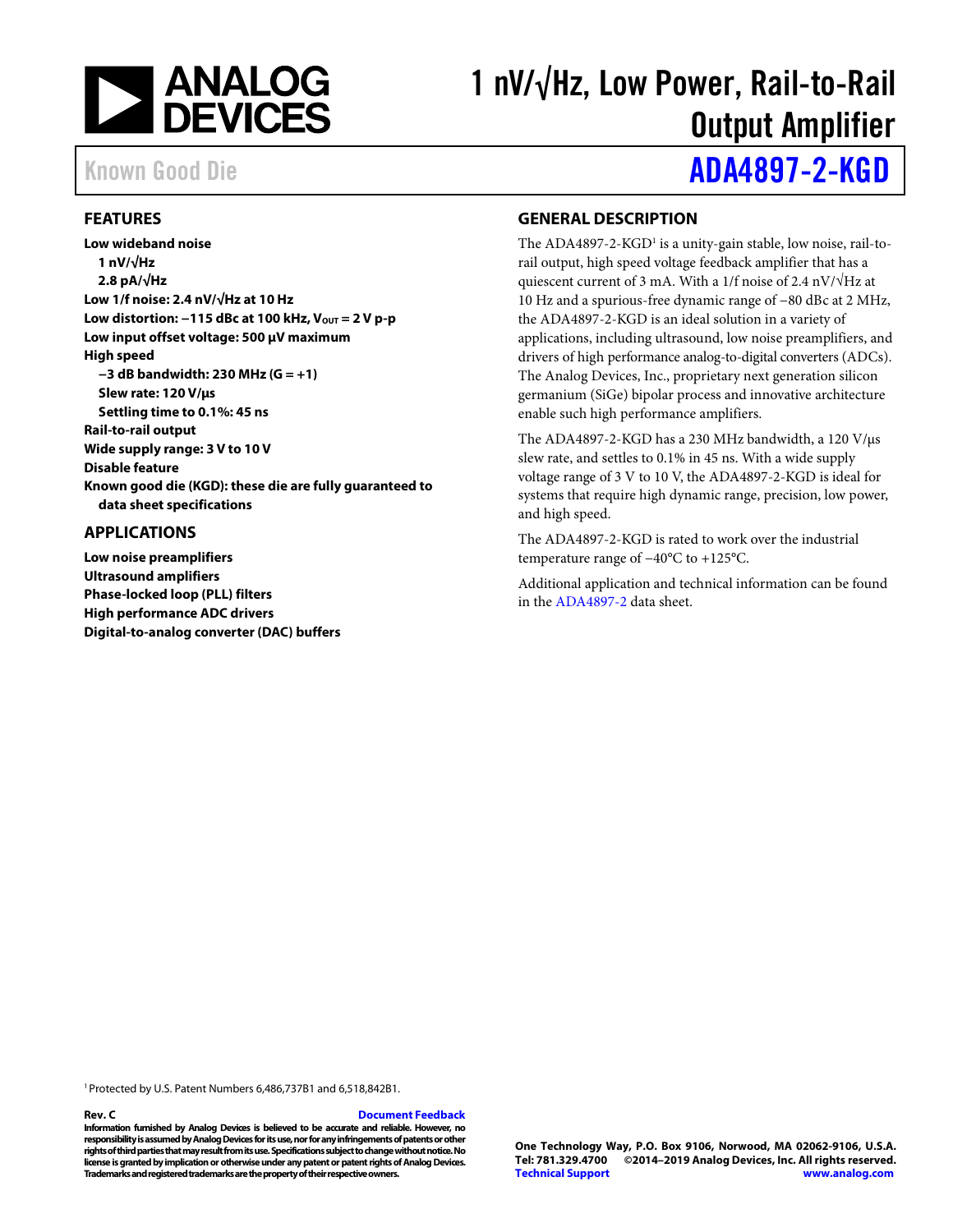# TABLE OF CONTENTS

## [Absolute Maximum Ratings ............................................................8](#page-7-0)  [ESD Caution...................................................................................8](#page-7-1)  [Pin Configuration and Function Descriptions ..............................9](#page-8-0)  [Outline Dimensions ....................................................................... 10](#page-9-0)  [Die Specifications and Assembly Recommendations ........... 10](#page-9-1)  [Ordering Guide .......................................................................... 10](#page-9-2)

## <span id="page-1-0"></span>**REVISION HISTORY**

### **2/2019—Rev. B to Rev. C**

| Changes to Product Title, Features Section, Applications |
|----------------------------------------------------------|
|                                                          |

### **3/2015—Rev. A to Rev. B**

## **11/2014—Rev. 0 to Rev. A**

|--|--|--|--|

### **4/14—Revision 0: Initial Version**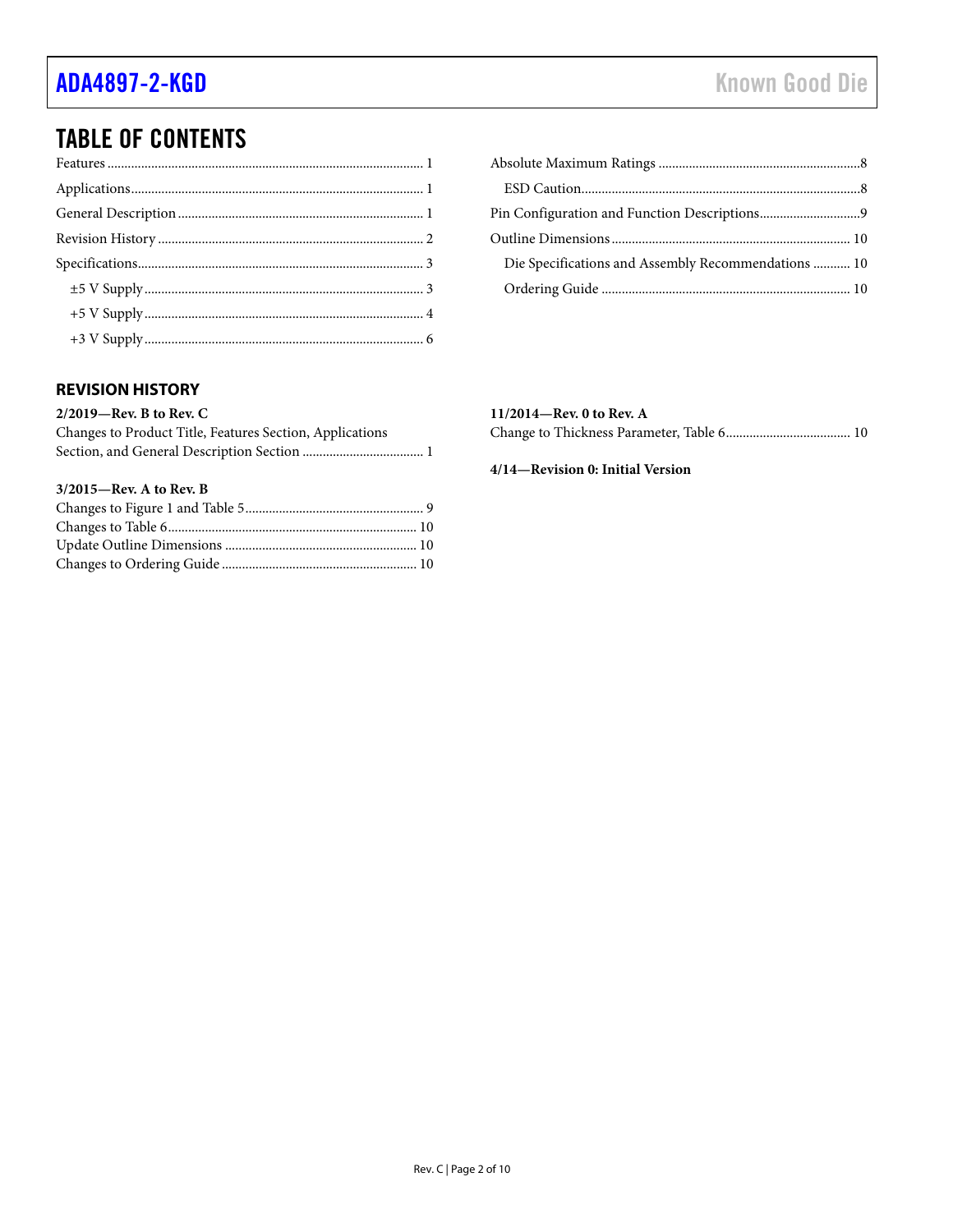# <span id="page-2-0"></span>**SPECIFICATIONS**

## <span id="page-2-1"></span>**±5 V SUPPLY**

T<sub>A</sub> = 25°C, G = +1, R<sub>L</sub> = 1 kΩ to ground, unless otherwise noted.

| <b>Parameter</b>                   | <b>Test Conditions/Comments</b>                            | Min     | <b>Typ</b>       | Max    | Unit           |
|------------------------------------|------------------------------------------------------------|---------|------------------|--------|----------------|
| DYNAMIC PERFORMANCE                |                                                            |         |                  |        |                |
| -3 dB Bandwidth                    | $G = +1$ , $V_{OUT} = 0.02 V p-p$                          |         | 230              |        | <b>MHz</b>     |
|                                    | $G = +1$ , $V_{OUT} = 2Vp-p$                               |         | 30               |        | MHz            |
|                                    | $G = +2$ , $V_{OUT} = 0.02 V p-p$                          |         | 90               |        | MHz            |
| Bandwidth for 0.1 dB Flatness      | $G = +2$ , $V_{\text{OUT}} = 2 V p-p$ , $R_L = 100 \Omega$ |         | $\overline{7}$   |        | MHz            |
| <b>Slew Rate</b>                   | $G = +2$ , $V_{\text{OUT}} = 6 V$ step                     |         | 120              |        | $V/\mu s$      |
| Settling Time to 0.1%              | $G = +2$ , $V_{OUT} = 2 V$ step                            |         | 45               |        | ns             |
| Settling Time to 0.01%             | $G = +2$ , $V_{\text{OUT}} = 2 V$ step                     |         | 90               |        | ns             |
| NOISE/HARMONIC PERFORMANCE         |                                                            |         |                  |        |                |
| Harmonic Distortion (SFDR)         | $V_{\text{OUT}} = 2 V p-p$                                 |         |                  |        |                |
|                                    | $f_c = 100$ kHz                                            |         | $-115$           |        | dBc            |
|                                    | $f_c = 1$ MHz                                              |         | $-93$            |        | dBc            |
|                                    | $f_c = 2 MHz$                                              |         | $-80$            |        | dBc            |
|                                    | $f_c = 5 MHz$                                              |         | $-61$            |        | dBc            |
| Input Voltage Noise                | $f = 10$ Hz                                                |         | 2.4              |        | $nV/\sqrt{Hz}$ |
|                                    | $f = 100$ kHz                                              |         | $\mathbf{1}$     |        | nV/√Hz         |
| <b>Input Current Noise</b>         | $f = 10$ Hz                                                |         | 11               |        | pA/√Hz         |
|                                    | $f = 100$ kHz                                              |         | 2.8              |        | pA/√Hz         |
| 0.1 Hz to 10 Hz Noise              | $G = +101$ , $R_F = 1 k\Omega$ , $R_G = 10 \Omega$         |         | 99               |        | nV p-p         |
| DC PERFORMANCE                     |                                                            |         |                  |        |                |
| Input Offset Voltage               |                                                            | $-500$  | $-28$            | $+500$ | μV             |
| Input Offset Voltage Drift         |                                                            |         | 0.2              |        | µV/°C          |
| Input Bias Current                 |                                                            | $-17$   | $-11$            | -4     | μA             |
| Input Bias Current Drift           |                                                            |         | 3                |        | nA/°C          |
| Input Bias Offset Current          |                                                            | $-0.6$  | $-0.02$          | $+0.6$ | μA             |
| Open-Loop Gain                     | $V_{\text{OUT}} = -4 V$ to $+4 V$                          | 100     | 110              |        | dB             |
| <b>INPUT CHARACTERISTICS</b>       |                                                            |         |                  |        |                |
| Input Resistance                   |                                                            |         |                  |        |                |
| Common-Mode                        |                                                            |         | 10               |        | $M\Omega$      |
| Differential                       |                                                            |         | 10               |        | kΩ             |
| Input Capacitance                  |                                                            |         |                  |        |                |
| Common-Mode                        |                                                            |         | 3                |        | pF             |
| Differential                       |                                                            |         | 11               |        | pF             |
| Input Common-Mode Voltage Range    |                                                            |         | $-4.9$ to $+4.1$ |        | V              |
| Common-Mode Rejection Ratio (CMRR) | $V_{CM} = -2 V$ to +2 V                                    | $-92$   | $-120$           |        | dB             |
| OUTPUT CHARACTERISTICS             |                                                            |         |                  |        |                |
| Output Overdrive Recovery Time     | $V_{IN} = \pm 5 V$ , G = +2                                |         | 81               |        | ns             |
| <b>Output Voltage Swing</b>        |                                                            |         |                  |        |                |
| Positive                           | $R_L = 1 k\Omega$                                          | 4.85    | 4.96             |        | V              |
|                                    | $R_L = 100 \Omega$                                         | 4.5     | 4.73             |        | v              |
| Negative                           | $R_L = 1 k\Omega$                                          | $-4.85$ | $-4.97$          |        | V              |
|                                    | $R_L = 100 \Omega$                                         | $-4.5$  | $-4.84$          |        | $\mathsf{V}$   |
| <b>Output Current</b>              | $SFDR = -45$ dBc                                           |         | 80               |        | mA             |
| <b>Short-Circuit Current</b>       | Sinking/sourcing                                           |         | 135              |        | mA             |
| Capacitive Load Drive              | 30% overshoot, $G = +2$                                    |         | 39               |        | pF             |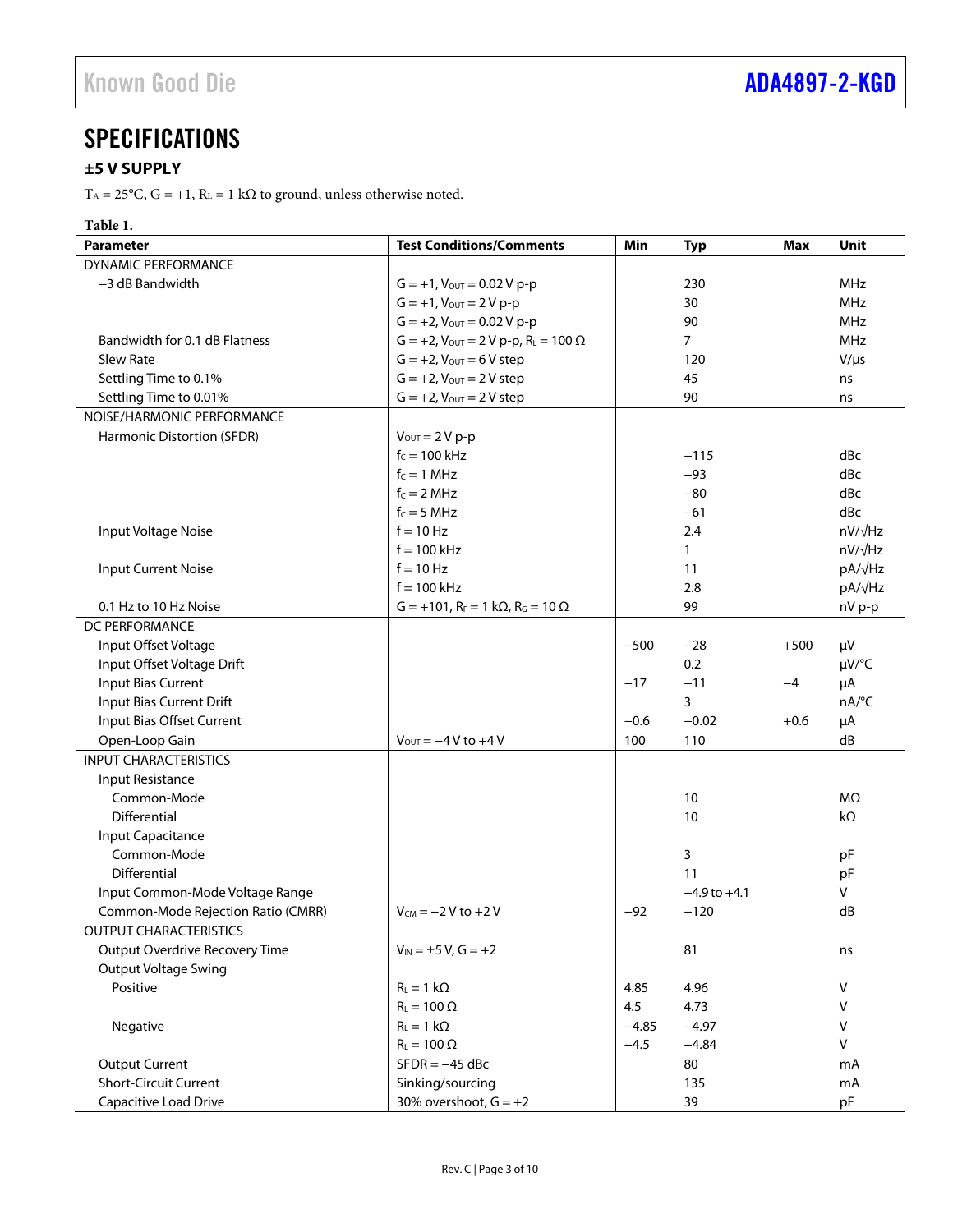| <b>Parameter</b>                    | <b>Test Conditions/Comments</b>        | Min   | <b>Typ</b>    | Max  | Unit |
|-------------------------------------|----------------------------------------|-------|---------------|------|------|
| <b>POWER SUPPLY</b>                 |                                        |       |               |      |      |
| <b>Operating Range</b>              |                                        |       | 3 to 10       |      | v    |
| Quiescent Current per Amplifier     |                                        | 2.8   | 3.0           | 3.2  | mA   |
|                                     | $DISABLEx = -5V$                       |       | 0.13          | 0.25 | mA   |
| Power Supply Rejection Ratio (PSRR) |                                        |       |               |      |      |
| Positive                            | $+V_s = 4 V$ to 6 V, $-V_s = -5 V$     | $-96$ | $-125$        |      | dB   |
| Negative                            | $+V_5 = 5 V$ , $-V_5 = -4 V$ to $-6 V$ | $-96$ | $-121$        |      | dB   |
| <b>DISABLEX PIN</b>                 |                                        |       |               |      |      |
| <b>DISABLEx Voltage</b>             | Enabled                                |       | $>+V_s - 0.5$ |      | V    |
|                                     | <b>Disabled</b>                        |       | $< +V_5 - 2$  |      | v    |
| <b>Input Current</b>                |                                        |       |               |      |      |
| Enabled                             | $DISABLEx = +5V$                       |       | $-1.2$        |      | μA   |
| <b>Disabled</b>                     | $DISABLEx = -5V$                       |       | $-40$         |      | μA   |
| Switching Speed                     |                                        |       |               |      |      |
| Enabled                             |                                        |       | 0.25          |      | μs   |
| <b>Disabled</b>                     |                                        |       | 12            |      | μs   |

## <span id="page-3-0"></span>**+5 V SUPPLY**

T<sub>A</sub> = 25°C, G = +1, R<sub>L</sub> = 1 kΩ to midsupply, unless otherwise noted.

## **Table 2.**

| <b>Parameter</b>              | <b>Test Conditions/Comments</b>                                | <b>Min</b> | <b>Typ</b> | <b>Max</b> | Unit                |
|-------------------------------|----------------------------------------------------------------|------------|------------|------------|---------------------|
| <b>DYNAMIC PERFORMANCE</b>    |                                                                |            |            |            |                     |
| $-3$ dB Bandwidth             | $G = +1$ , $V_{OUT} = 0.02$ V p-p                              |            | 230        |            | <b>MHz</b>          |
|                               | $G = +1$ , $V_{OUT} = 2 V p-p$                                 |            | 30         |            | <b>MHz</b>          |
|                               | $G = +2$ , $V_{OUT} = 0.02$ V p-p                              |            | 90         |            | <b>MHz</b>          |
| Bandwidth for 0.1 dB Flatness | $G = +2$ , $V_{\text{OUT}} = 2 V p - p$ , $R_{L} = 100 \Omega$ |            | 7          |            | <b>MHz</b>          |
| Slew Rate                     | $G = +2$ , $V_{OUT} = 3 V$ step                                |            | 100        |            | $V/\mu s$           |
| Settling Time to 0.1%         | $G = +2$ , $V_{OUT} = 2 V$ step                                |            | 45         |            | ns                  |
| Settling Time to 0.01%        | $G = +2$ , $V_{\text{OUT}} = 2 V$ step                         |            | 95         |            | ns                  |
| NOISE/HARMONIC PERFORMANCE    |                                                                |            |            |            |                     |
| Harmonic Distortion (SFDR)    | $V_{OUT} = 2 V p-p$                                            |            |            |            |                     |
|                               | $f_c = 100$ kHz                                                |            | $-115$     |            | dBc                 |
|                               | $f_c = 1$ MHz                                                  |            | $-93$      |            | dBc                 |
|                               | $fc = 2 MHz$                                                   |            | $-80$      |            | dBc                 |
|                               | $f_c = 5 MHz$                                                  |            | $-61$      |            | dBc                 |
| Input Voltage Noise           | $f = 10$ Hz                                                    |            | 2.4        |            | $nV/\sqrt{Hz}$      |
|                               | $f = 100$ kHz                                                  |            | 1          |            | $nV/\sqrt{Hz}$      |
| <b>Input Current Noise</b>    | $f = 10$ Hz                                                    |            | 11         |            | pA/√Hz              |
|                               | $f = 100$ kHz                                                  |            | 2.8        |            | pA/√Hz              |
| 0.1 Hz to 10 Hz Noise         | $G = +101$ , $R_F = 1 k\Omega$ , $R_G = 10 \Omega$             |            | 99         |            | nV p-p              |
| DC PERFORMANCE                |                                                                |            |            |            |                     |
| Input Offset Voltage          |                                                                | $-500$     | $-30$      | $+500$     | μV                  |
| Input Offset Voltage Drift    |                                                                |            | 0.2        |            | $\mu V$ /°C         |
| Input Bias Current            |                                                                | $-17$      | $-11$      | $-4$       | μA                  |
| Input Bias Current Drift      |                                                                |            | 3          |            | $nA$ <sup>o</sup> C |
| Input Bias Offset Current     |                                                                | $-0.6$     | $-0.02$    | $+0.6$     | μA                  |
| Open-Loop Gain                | $V_{OUT} = 0.5 V$ to 4.5 V                                     | 97         | 110        |            | dB                  |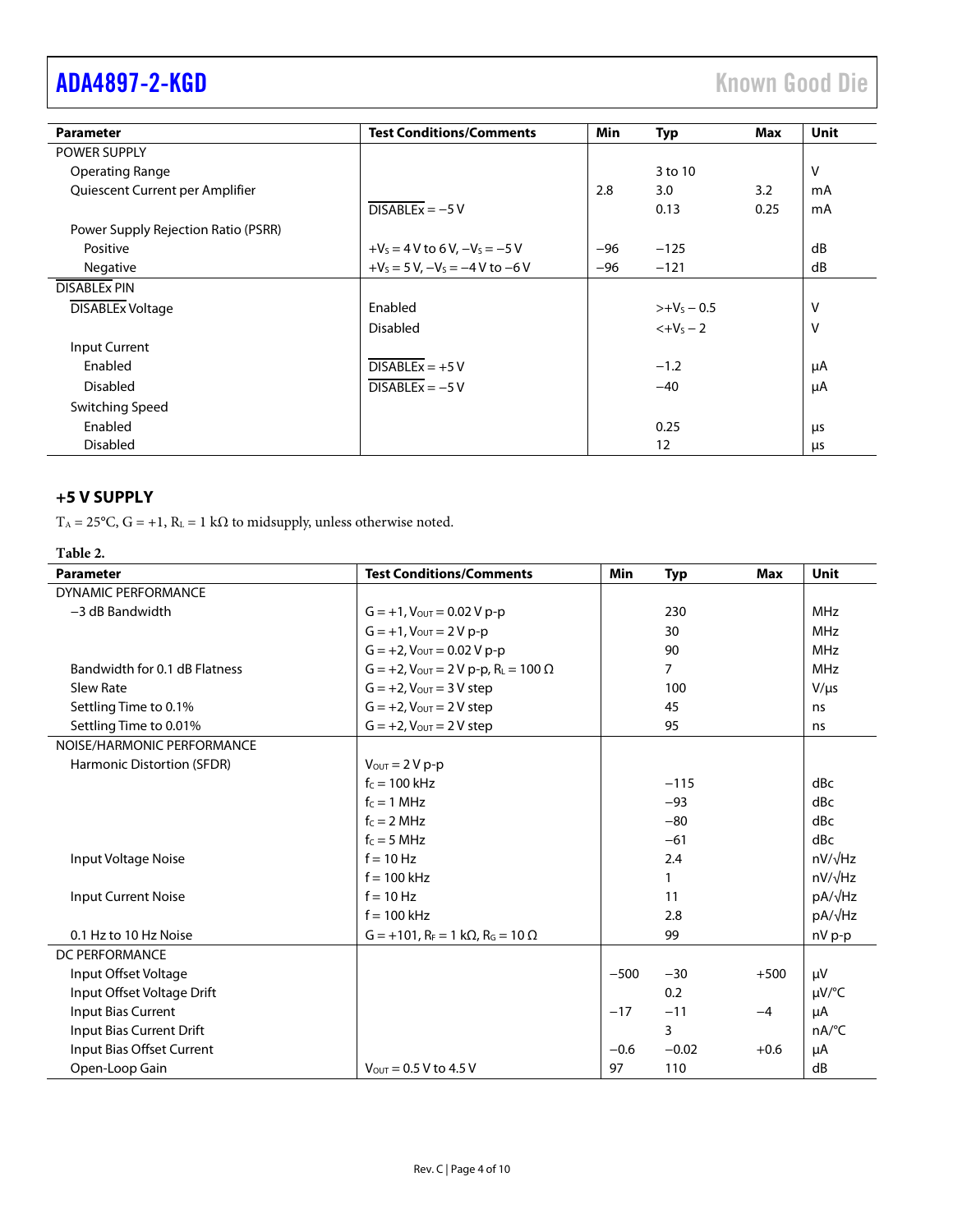# Known Good Die **[ADA4897-2-KGD](https://www.analog.com/ada4897-2-kgd?doc=ada4897-2-kgd.pdf)**

| <b>Parameter</b>                    | <b>Test Conditions/Comments</b>            | Min   | <b>Typ</b>     | <b>Max</b> | Unit         |
|-------------------------------------|--------------------------------------------|-------|----------------|------------|--------------|
| <b>INPUT CHARACTERISTICS</b>        |                                            |       |                |            |              |
| Input Resistance                    |                                            |       |                |            |              |
| Common-Mode                         |                                            |       | 10             |            | $M\Omega$    |
| Differential                        |                                            |       | 10             |            | $k\Omega$    |
| <b>Input Capacitance</b>            |                                            |       |                |            |              |
| Common-Mode                         |                                            |       | 3              |            | pF           |
| Differential                        |                                            |       | 11             |            | pF           |
| Input Common-Mode Voltage Range     |                                            |       | 0.1 to 4.1     |            | V            |
| Common-Mode Rejection Ratio (CMRR)  | $V_{CM}$ = 1 V to 4 V                      | $-91$ | $-118$         |            | dB           |
| <b>OUTPUT CHARACTERISTICS</b>       |                                            |       |                |            |              |
| Output Overdrive Recovery Time      | $V_{IN} = 0 V$ to 5 V, G = +2              |       | 96             |            | ns           |
| <b>Output Voltage Swing</b>         |                                            |       |                |            |              |
| Positive                            | $R_{L} = 1 k\Omega$                        | 4.85  | 4.98           |            | v            |
|                                     | $R_L = 100 \Omega$                         | 4.8   | 4.88           |            | v            |
| Negative                            | $R_L = 1 k\Omega$                          | 0.15  | 0.014          |            | v            |
|                                     | $R_L = 100 \Omega$                         | 0.2   | 0.08           |            | $\vee$       |
| <b>Output Current</b>               | $SFDR = -45$ dBc                           |       | 70             |            | mA           |
| <b>Short-Circuit Current</b>        | Sinking/sourcing                           |       | 125            |            | mA           |
| Capacitive Load Drive               | 30% overshoot, $G = +2$                    |       | 39             |            | pF           |
| POWER SUPPLY                        |                                            |       |                |            |              |
| <b>Operating Range</b>              |                                            |       | 3 to 10        |            | $\mathsf{V}$ |
| Quiescent Current per Amplifier     |                                            | 2.6   | 2.8            | 2.9        | mA           |
|                                     | $DISABLEx = 0V$                            |       | 0.05           | 0.18       | mA           |
| Power Supply Rejection Ratio (PSRR) |                                            |       |                |            |              |
| Positive                            | $+V_s = 4.5 V$ to 5.5 V, $-V_s = 0 V$      | $-96$ | $-123$         |            | dB           |
| Negative                            | $+V_s = 5 V$ , $-V_s = -0.5 V$ to $+0.5 V$ | $-96$ | $-121$         |            | dB           |
| <b>DISABLEX PIN</b>                 |                                            |       |                |            |              |
| <b>DISABLEx Voltage</b>             | Enabled                                    |       | $>>+V_5 - 0.5$ |            | $\vee$       |
|                                     | Disabled                                   |       | $< +VS - 2$    |            | v            |
| <b>Input Current</b>                |                                            |       |                |            |              |
| Enabled                             | $DISABLEx = 5V$                            |       | $-1.2$         |            | μA           |
| <b>Disabled</b>                     | $\overline{DISABLEx} = 0 V$                |       | $-20$          |            | μA           |
| <b>Switching Speed</b>              |                                            |       |                |            |              |
| Enabled                             |                                            |       | 0.25           |            | $\mu$ s      |
| <b>Disabled</b>                     |                                            |       | 12             |            | μs           |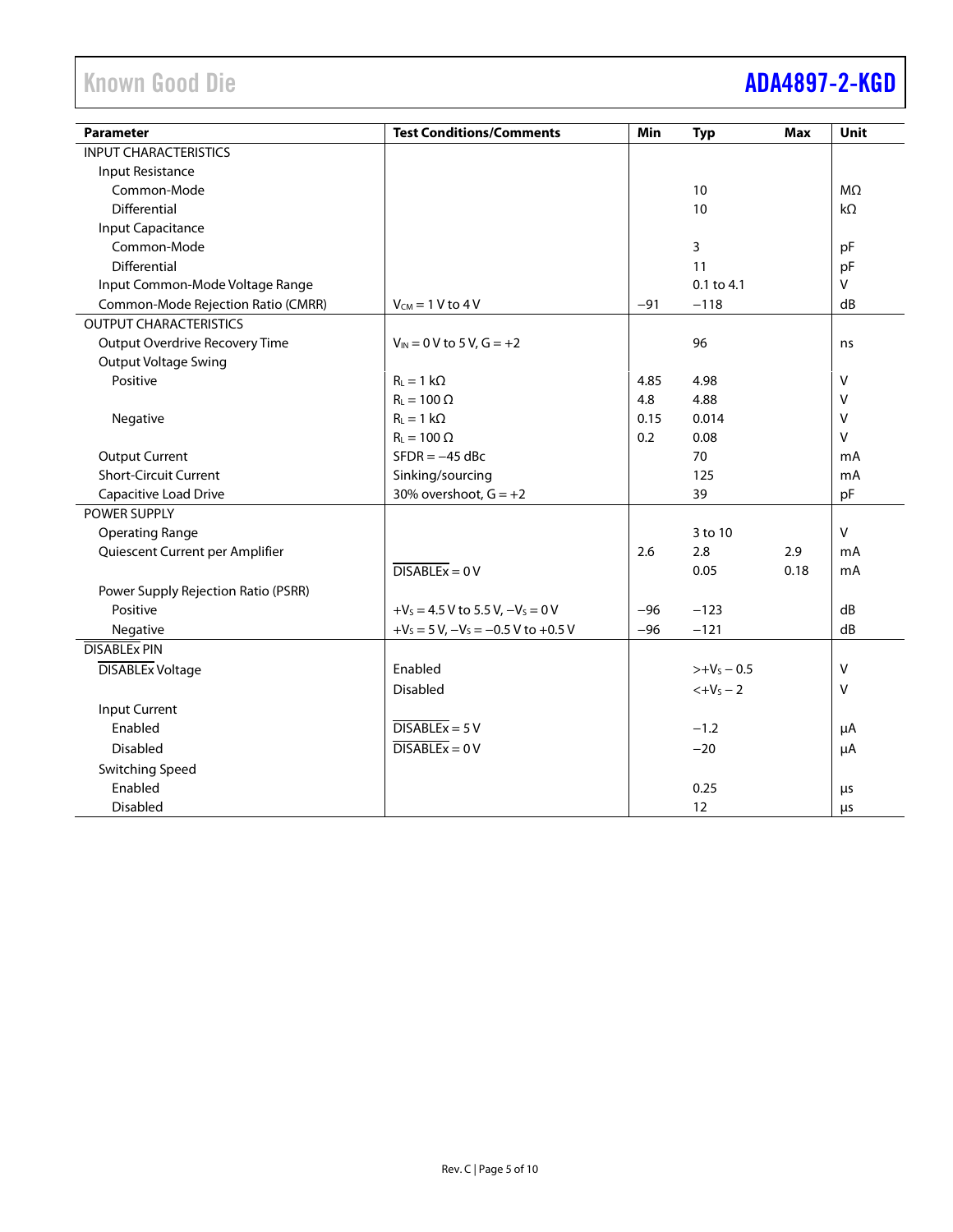## <span id="page-5-0"></span>**+3 V SUPPLY**

T<sub>A</sub> = 25°C, G = +1, R<sub>L</sub> = 1 kΩ to midsupply, unless otherwise noted.

## **Table 3.**

| <b>Parameter</b>                   | <b>Test Conditions/Comments</b>                                | Min    | <b>Typ</b>     | Max    | Unit           |
|------------------------------------|----------------------------------------------------------------|--------|----------------|--------|----------------|
| <b>DYNAMIC PERFORMANCE</b>         |                                                                |        |                |        |                |
| -3 dB Bandwidth                    | $G = +1$ , $V_{OUT} = 0.02 V p-p$                              |        | 230            |        | <b>MHz</b>     |
|                                    | $G = -1$ , $V_{OUT} = 1 V p-p$                                 |        | 45             |        | <b>MHz</b>     |
|                                    | $G = +2$ , $V_{\text{OUT}} = 0.02$ V p-p                       |        | 90             |        | <b>MHz</b>     |
| Bandwidth for 0.1 dB Flatness      | $G = +2$ , $V_{\text{OUT}} = 2 V p - p$ , $R_{L} = 100 \Omega$ |        | $\overline{7}$ |        | MHz            |
| Slew Rate                          | $G = +2$ , $V_{\text{OUT}} = 1$ V step                         |        | 85             |        | $V/\mu s$      |
| Settling Time to 0.1%              | $G = +2$ , $V_{OUT} = 2 V$ step                                |        | 45             |        | ns             |
| Settling Time to 0.01%             | $G = +2$ , $V_{\text{OUT}} = 2 V$ step                         |        | 96             |        | ns             |
| NOISE/HARMONIC PERFORMANCE         |                                                                |        |                |        |                |
| Harmonic Distortion (SFDR)         | $f_C = 100$ kHz, $V_{OUT} = 2 V$ p-p, $G = +2$                 |        | $-105$         |        | dBc            |
|                                    | $f_c = 1$ MHz, $V_{OUT} = 1$ V p-p, $G = -1$                   |        | $-84$          |        | dBc            |
|                                    | $f_c = 2$ MHz, $V_{\text{OUT}} = 1$ V p-p, $G = -1$            |        | $-77$          |        | dBc            |
|                                    | $f_c = 5$ MHz, $V_{OUT} = 1$ V p-p, $G = -1$                   |        | $-60$          |        | dBc            |
| Input Voltage Noise                | $f = 10$ Hz                                                    |        | 2.3            |        | $nV/\sqrt{Hz}$ |
|                                    | $f = 100$ kHz                                                  |        | $\mathbf{1}$   |        | nV/√Hz         |
| <b>Input Current Noise</b>         | $f = 10$ Hz                                                    |        | 11             |        | pA/√Hz         |
|                                    | $f = 100$ kHz                                                  |        | 2.8            |        | pA/√Hz         |
| 0.1 Hz to 10 Hz Noise              | $G = +101$ , $R_F = 1$ k $\Omega$ , $R_G = 10 \Omega$          |        | 99             |        | nV p-p         |
| DC PERFORMANCE                     |                                                                |        |                |        |                |
| Input Offset Voltage               |                                                                | $-500$ | $-30$          | $+500$ | μV             |
| Input Offset Voltage Drift         |                                                                |        | 0.2            |        | µV/°C          |
| <b>Input Bias Current</b>          |                                                                | $-17$  | $-11$          | $-4$   | μA             |
| Input Bias Current Drift           |                                                                |        | 3              |        | nA/°C          |
| Input Bias Offset Current          |                                                                | $-0.6$ | $-0.02$        | $+0.6$ | μA             |
| Open-Loop Gain                     | $V_{\text{OUT}} = 0.5 V$ to 2.5 V                              | 95     | 108            |        | dB             |
| <b>INPUT CHARACTERISTICS</b>       |                                                                |        |                |        |                |
| Input Resistance                   |                                                                |        |                |        |                |
| Common-Mode                        |                                                                |        | 10             |        | MΩ             |
| Differential                       |                                                                |        | 10             |        | kΩ             |
| Input Capacitance                  |                                                                |        |                |        |                |
| Common-Mode                        |                                                                |        | 3              |        | pF             |
| Differential                       |                                                                |        | 11             |        | pF             |
| Input Common-Mode Voltage Range    |                                                                |        | 0.1 to 2.1     |        | v              |
| Common-Mode Rejection Ratio (CMRR) | $V_{CM} = 1.1 V$ to 1.9 V                                      | $-90$  | $-124$         |        | dB             |
| <b>OUTPUT CHARACTERISTICS</b>      |                                                                |        |                |        |                |
| Output Overdrive Recovery Time     | $V_{IN} = 0 V$ to 3 V, $G = +2$                                |        | 83             |        | ns             |
| <b>Output Voltage Swing</b>        |                                                                |        |                |        |                |
| Positive                           | $R_L = 1 k\Omega$                                              | 2.85   | 2.97           |        | v              |
|                                    | $R_L = 100 \Omega$                                             | 2.8    | 2.92           |        | v              |
| Negative                           | $R_L = 1 k\Omega$                                              | 0.15   | 0.01           |        | V              |
|                                    | $R_L = 100 \Omega$                                             | 0.2    | 0.05           |        | v              |
| <b>Output Current</b>              | $SFDR = -45$ dBc                                               |        | 60             |        | mA             |
| <b>Short-Circuit Current</b>       | Sinking/sourcing                                               |        | 120            |        | mA             |
| Capacitive Load Drive              | 30% overshoot, $G = +2$                                        |        | 39             |        | pF             |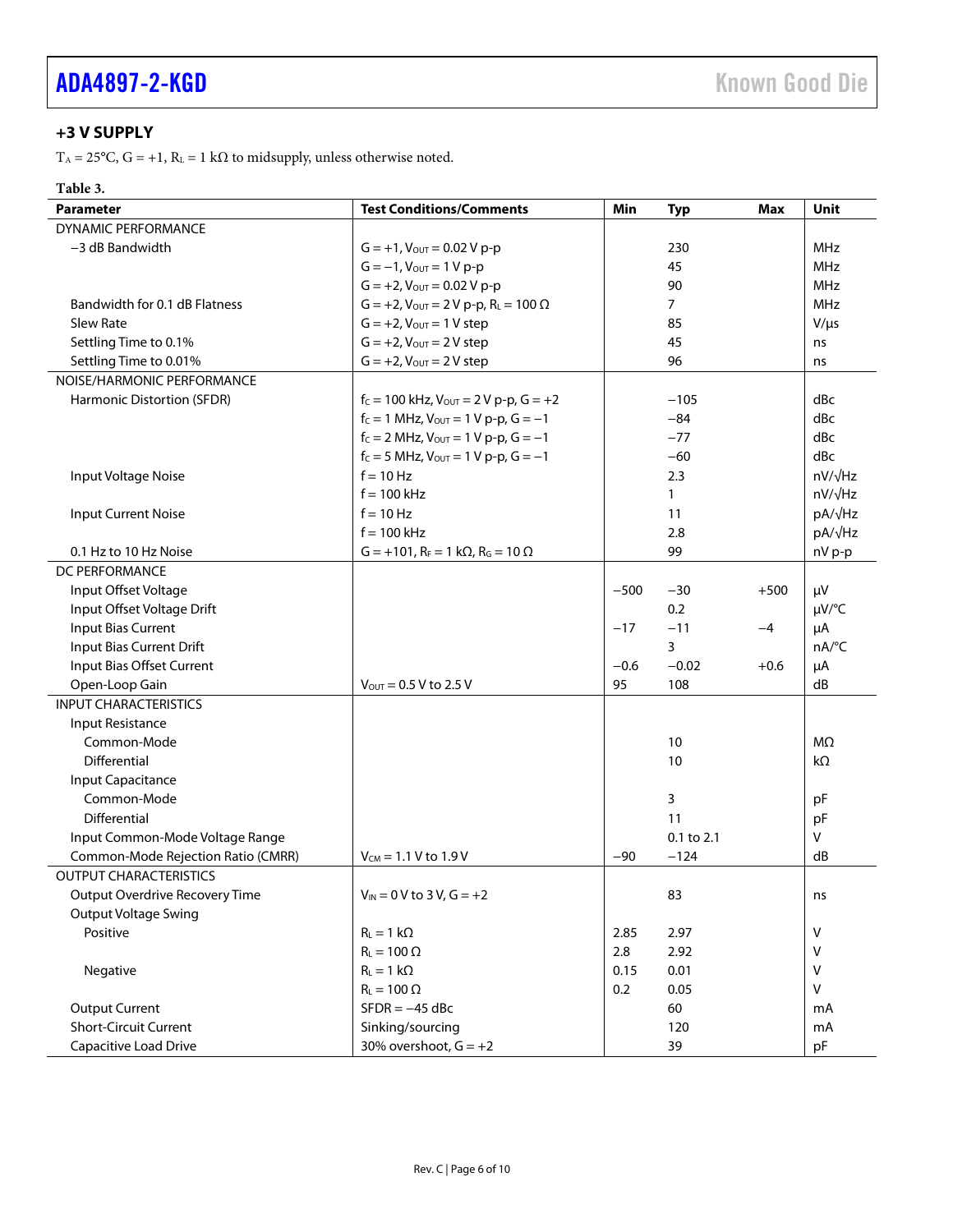# Known Good Die **[ADA4897-2-KGD](https://www.analog.com/ada4897-2-kgd?doc=ada4897-2-kgd.pdf)**

| <b>Parameter</b>                    | <b>Test Conditions/Comments</b>            | Min   | <b>Typ</b>    | Max  | <b>Unit</b> |
|-------------------------------------|--------------------------------------------|-------|---------------|------|-------------|
| <b>POWER SUPPLY</b>                 |                                            |       |               |      |             |
| Operating Range                     |                                            |       | 3 to 10       |      | v           |
| Quiescent Current per Amplifier     |                                            | 2.5   | 2.7           | 2.9  | mA          |
|                                     | $DISABLEx = 0 V$                           |       | 0.035         | 0.15 | mA          |
| Power Supply Rejection Ratio (PSRR) |                                            |       |               |      |             |
| Positive                            | $+V_s = 2.7 V$ to 3.7 V, $-V_s = 0 V$      | $-96$ | $-121$        |      | dB          |
| <b>Negative</b>                     | $+V_s = 3 V$ , $-V_s = -0.3 V$ to $+0.7 V$ | -96   | $-120$        |      | dB          |
| <b>DISABLEX PIN</b>                 |                                            |       |               |      |             |
| <b>DISABLEx Voltage</b>             | Enabled                                    |       | $>+V_5 - 0.5$ |      | V           |
|                                     | <b>Disabled</b>                            |       | $<-V_5+2$     |      | v           |
| <b>Input Current</b>                |                                            |       |               |      |             |
| Enabled                             | $DISABLEx = 3 V$                           |       | $-1.2$        |      | μA          |
| <b>Disabled</b>                     | $DISABLEx = 0 V$                           |       | $-15$         |      | μA          |
| Switching Speed                     |                                            |       |               |      |             |
| Enabled                             |                                            |       | 0.25          |      | μs          |
| <b>Disabled</b>                     |                                            |       | 12            |      | μs          |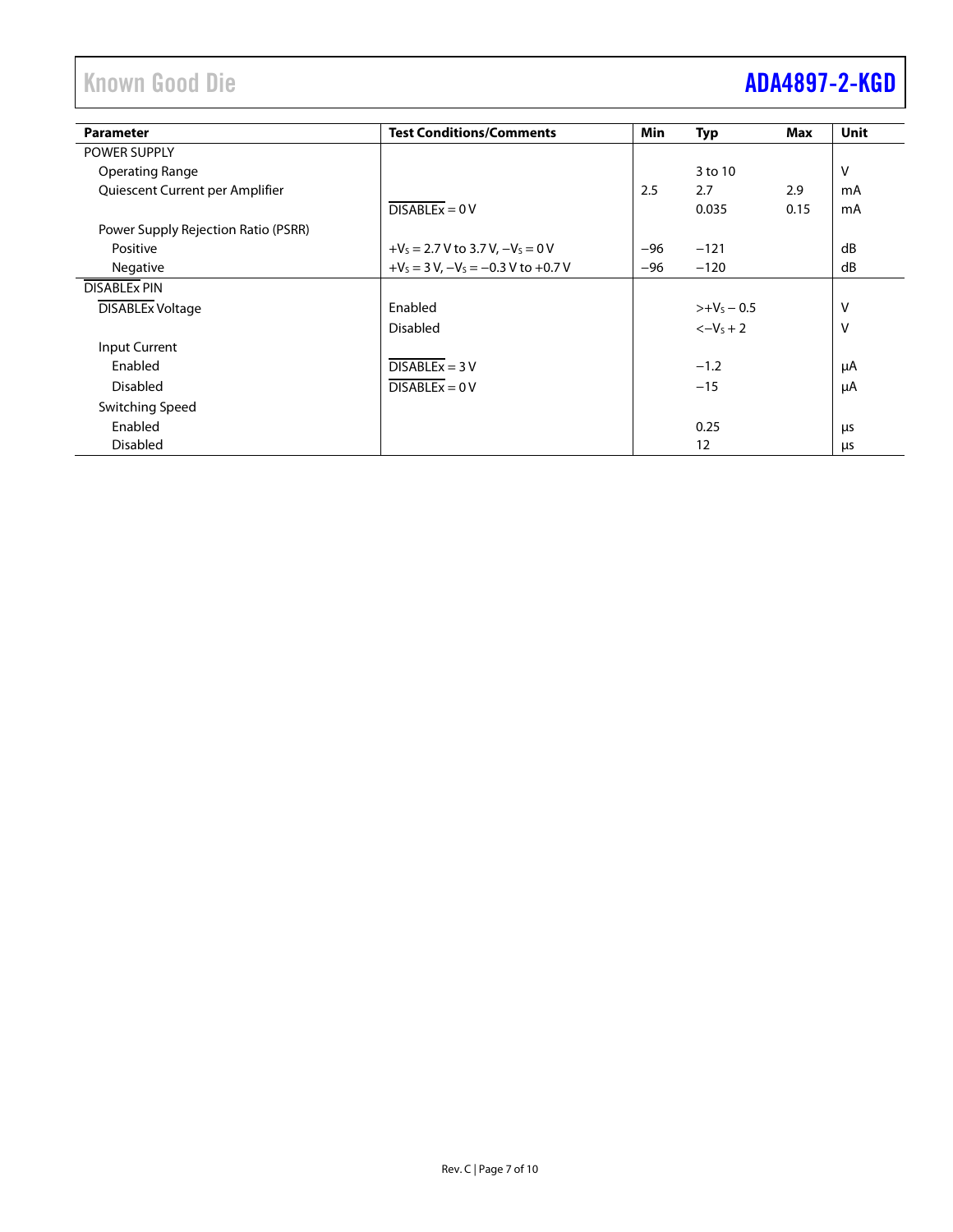## <span id="page-7-0"></span>ABSOLUTE MAXIMUM RATINGS

### **Table 4.**

| <b>Parameter</b>                   | Rating                              |
|------------------------------------|-------------------------------------|
| Supply Voltage                     | 12.6V                               |
| Common-Mode Input Voltage          | $\pm$ V <sub>s</sub> $\pm$ 0.5 V    |
| Differential Input Voltage         | ±1.8V                               |
| Storage Temperature Range          | $-65^{\circ}$ C to $+125^{\circ}$ C |
| <b>Operating Temperature Range</b> | $-40^{\circ}$ C to $+125^{\circ}$ C |
| Junction Temperature               | 150°C                               |

Stresses at or above those listed under Absolute Maximum Ratings may cause permanent damage to the product. This is a stress rating only; functional operation of the product at these or any other conditions above those indicated in the operational section of this specification is not implied. Operation beyond the maximum operating conditions for extended periods may affect product reliability.

### <span id="page-7-1"></span>**ESD CAUTION**



ESD (electrostatic discharge) sensitive device. Charged devices and circuit boards can discharge without detection. Although this product features patented or proprietary protection circuitry, damage may occur on devices subjected to high energy ESD. Therefore, proper ESD precautions should be taken to avoid performance degradation or loss of functionality.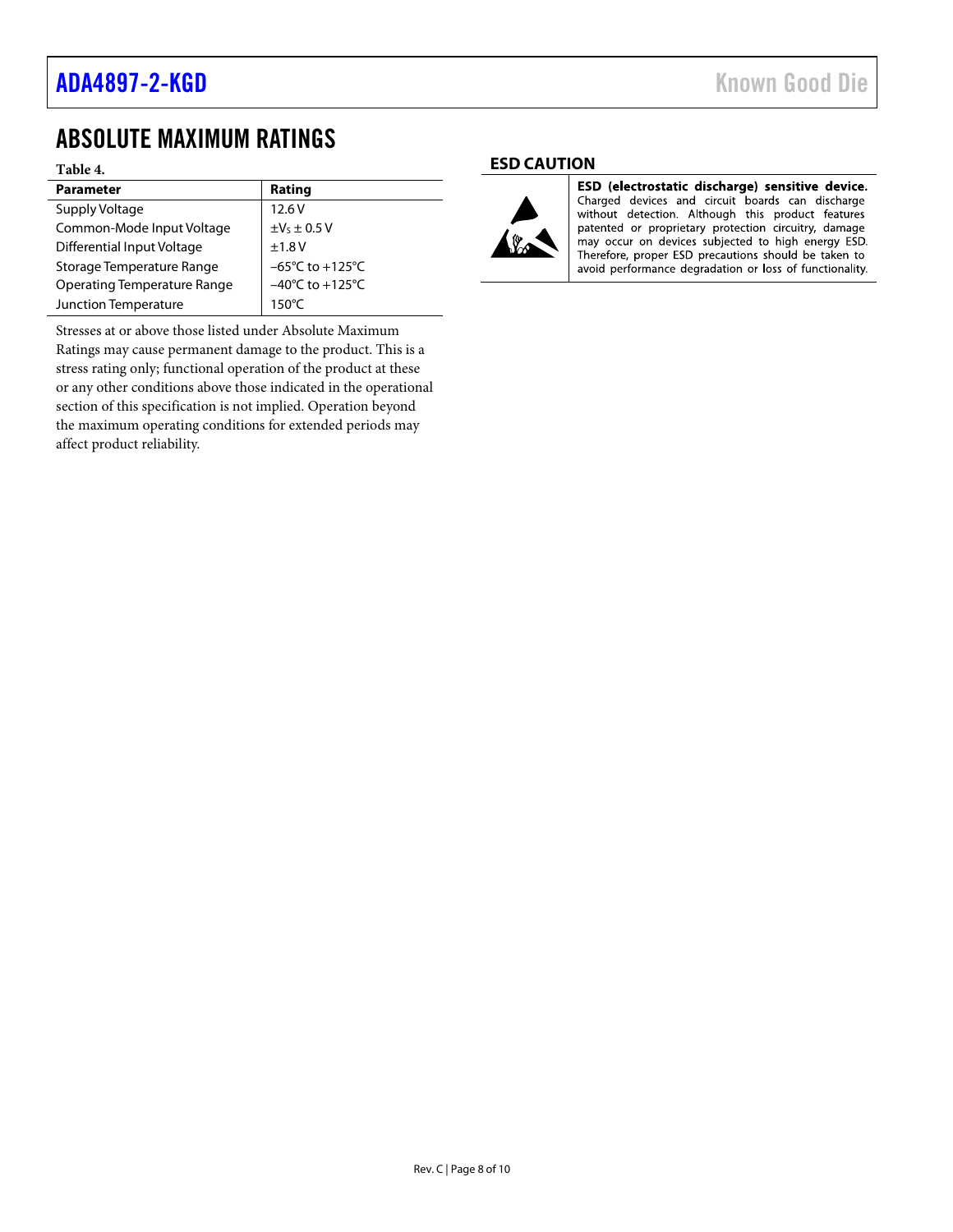# <span id="page-8-0"></span>PIN CONFIGURATION AND FUNCTION DESCRIPTIONS



*Figure 1. Pad Configuration*

**Table 5. Pad Function Descriptions**

| Pad No. | X-Axis | <b>Y-Axis</b> | <b>Mnemonic</b>      | <b>Description</b>               |
|---------|--------|---------------|----------------------|----------------------------------|
|         | $-402$ | $+279$        | OUT <sub>1</sub>     | Output 1                         |
| 1A      | $-402$ | $+354$        | OUT <sub>1</sub>     | Output 1, Double Bond Pad        |
| 2       | $-400$ | $-41$         | $-IN1$               | Inverting Input 1                |
| 3       | $-400$ | $-197$        | $+IN1$               | Noninverting Input 1             |
| 4       | $-420$ | $-303$        | $-Vs$                | Negative Supply                  |
| 4A      | $-420$ | $-378$        | $-VS$                | Negative Supply, Double Bond Pad |
| 5       | $-395$ | $-485$        | DISABLE1             | Disable Control 1                |
| 6       | $+395$ | $-485$        | DISABLE <sub>2</sub> | Disable Control 2                |
|         | $+402$ | $-317$        | $+IN2$               | Noninverting Input 2             |
| 8       | $+402$ | $-161$        | $-IN2$               | Inverting Input 2                |
| 9       | $+402$ | $+275$        | OUT <sub>2</sub>     | Output 2                         |
| 9A      | $+402$ | $+203$        | OUT <sub>2</sub>     | Output 2, Double Bond Pad        |
| 10      | $+364$ | $+477$        | $+VS$                | Positive Supply                  |
| 10A     | $+364$ | $+402$        | $+VS$                | Positive Supply, Double Bond Pad |